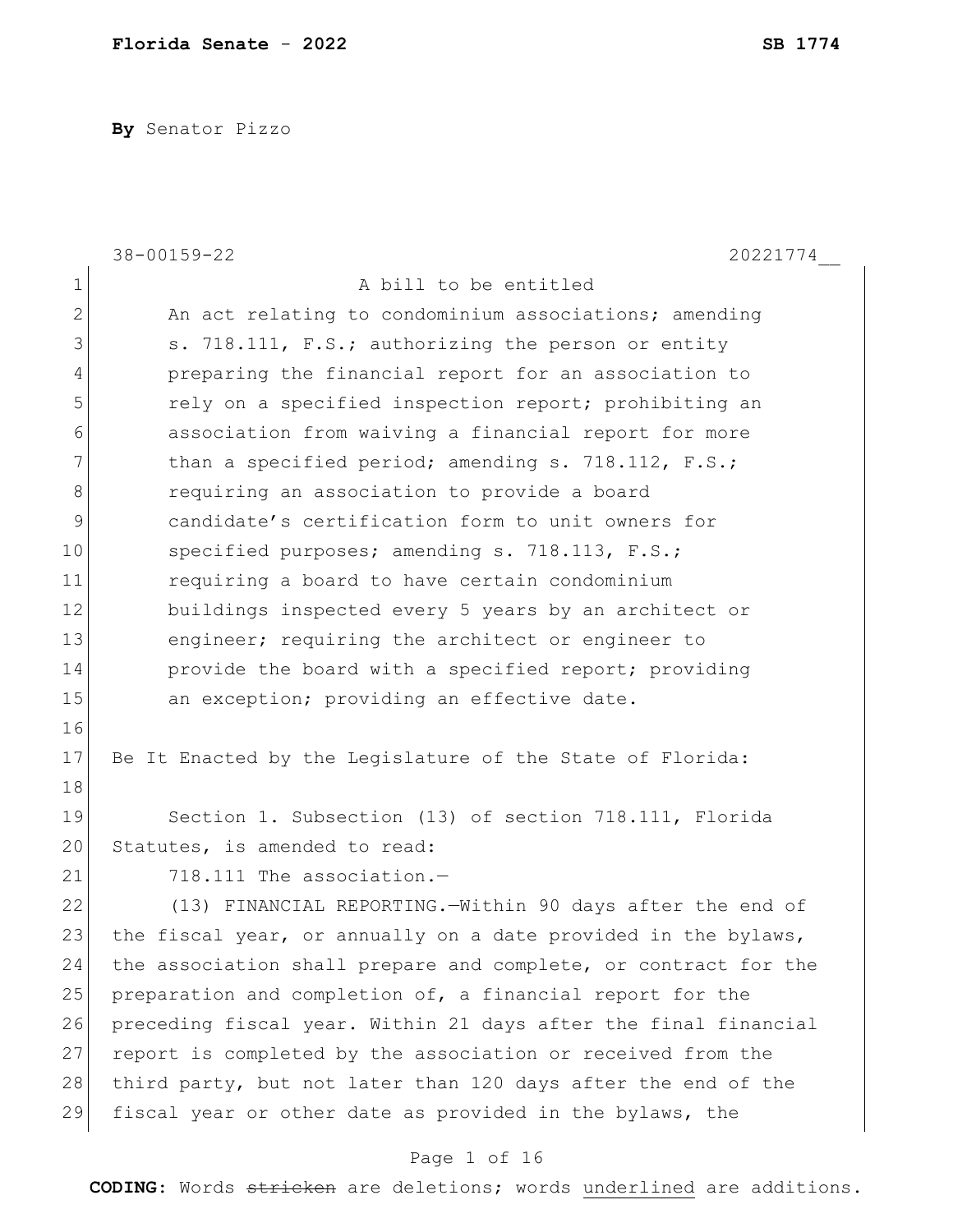38-00159-22 20221774\_\_ 30 association shall mail to each unit owner at the address last 31 furnished to the association by the unit owner, or hand deliver 32 to each unit owner, a copy of the most recent financial report 33 or a notice that a copy of the most recent financial report will 34 be mailed or hand delivered to the unit owner, without charge, 35 within 5 business days after receipt of a written request from 36 the unit owner. The division shall adopt rules setting forth 37 uniform accounting principles and standards to be used by all 38 associations and addressing the financial reporting requirements 39 for multicondominium associations. The rules must include, but 40 not be limited to, standards for presenting a summary of 41 association reserves, including a good faith estimate disclosing 42 the annual amount of reserve funds that would be necessary for 43 the association to fully fund reserves for each reserve item 44 based on the straight-line accounting method. This disclosure is 45 not applicable to reserves funded via the pooling method. The 46 person or entity preparing the financial report may rely on an 47 inspection report prepared for or provided to the association to 48 meet the fiscal and fiduciary standards of this chapter. In 49 adopting such rules, the division shall consider the number of 50 members and annual revenues of an association. Financial reports 51 shall be prepared as follows:

52 (a) An association that meets the criteria of this 53 paragraph shall prepare a complete set of financial statements 54 in accordance with generally accepted accounting principles. The 55 financial statements must be based upon the association's total 56 annual revenues, as follows:

57 1. An association with total annual revenues of \$150,000 or 58 more, but less than \$300,000, shall prepare compiled financial

## Page 2 of 16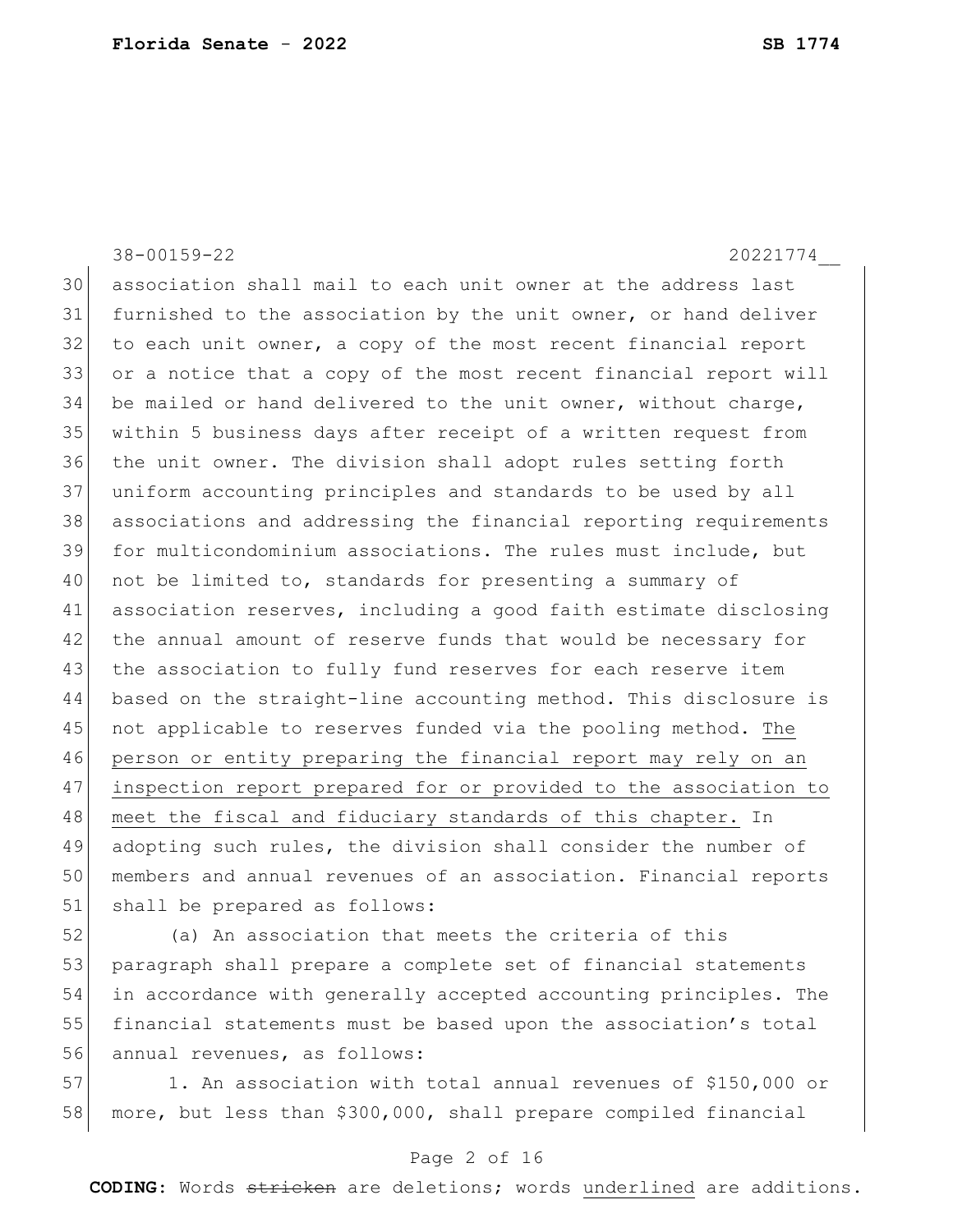38-00159-22 20221774\_\_ Page 3 of 16 59 statements. 60 2. An association with total annual revenues of at least 61  $$300,000$ , but less than \$500,000, shall prepare reviewed 62 financial statements. 63 3. An association with total annual revenues of \$500,000 or 64 more shall prepare audited financial statements.  $65$  (b)1. An association with total annual revenues of less 66 than \$150,000 shall prepare a report of cash receipts and 67 expenditures. 68 2. A report of cash receipts and disbursements must 69 disclose the amount of receipts by accounts and receipt 70 classifications and the amount of expenses by accounts and 71 expense classifications, including, but not limited to, the 72 following, as applicable: costs for security, professional and 73 management fees and expenses, taxes, costs for recreation 74 facilities, expenses for refuse collection and utility services, 75 expenses for lawn care, costs for building maintenance and 76 repair, insurance costs, administration and salary expenses, and 77 reserves accumulated and expended for capital expenditures, 78 deferred maintenance, and any other category for which the 79 association maintains reserves. 80 (c) An association may prepare, without a meeting of or 81 approval by the unit owners: 82 1. Compiled, reviewed, or audited financial statements, if 83 the association is required to prepare a report of cash receipts 84 and expenditures; 85 2. Reviewed or audited financial statements, if the 86 association is required to prepare compiled financial 87 statements; or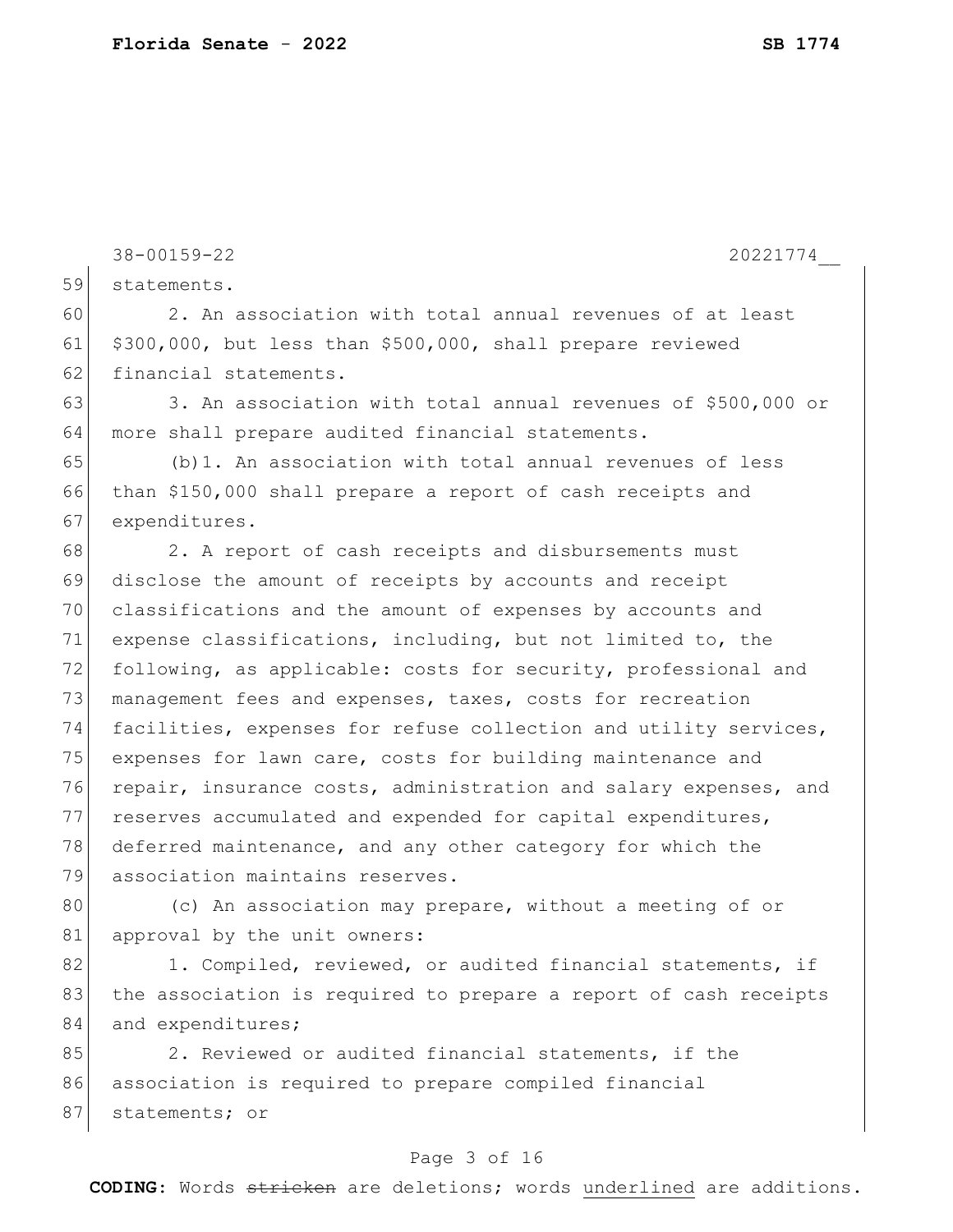|     | $38 - 00159 - 22$<br>20221774                                     |
|-----|-------------------------------------------------------------------|
| 88  | 3. Audited financial statements if the association is             |
| 89  | required to prepare reviewed financial statements.                |
| 90  | (d) If approved by a majority of the voting interests             |
| 91  | present at a properly called meeting of the association, an       |
| 92  | association may prepare:                                          |
| 93  | 1. A report of cash receipts and expenditures in lieu of a        |
| 94  | compiled, reviewed, or audited financial statement;               |
| 95  | 2. A report of cash receipts and expenditures or a compiled       |
| 96  | financial statement in lieu of a reviewed or audited financial    |
| 97  | statement; or                                                     |
| 98  | 3. A report of cash receipts and expenditures, a compiled         |
| 99  | financial statement, or a reviewed financial statement in lieu    |
| 100 | of an audited financial statement.                                |
| 101 |                                                                   |
| 102 | Such meeting and approval must occur before the end of the        |
| 103 | fiscal year and is effective only for the fiscal year in which    |
| 104 | the vote is taken, except that the approval may also be           |
| 105 | effective for the following fiscal year. If the developer has     |
| 106 | not turned over control of the association, all unit owners,      |
| 107 | including the developer, may vote on issues related to the        |
| 108 | preparation of the association's financial reports, from the      |
| 109 | date of incorporation of the association through the end of the   |
| 110 | second fiscal year after the fiscal year in which the             |
| 111 | certificate of a surveyor and mapper is recorded pursuant to s.   |
| 112 | 718.104(4) (e) or an instrument that transfers title to a unit in |
| 113 | the condominium which is not accompanied by a recorded            |
| 114 | assignment of developer rights in favor of the grantee of such    |
| 115 | unit is recorded, whichever occurs first. Thereafter, all unit    |
| 116 | owners except the developer may vote on such issues until         |
|     |                                                                   |

# Page 4 of 16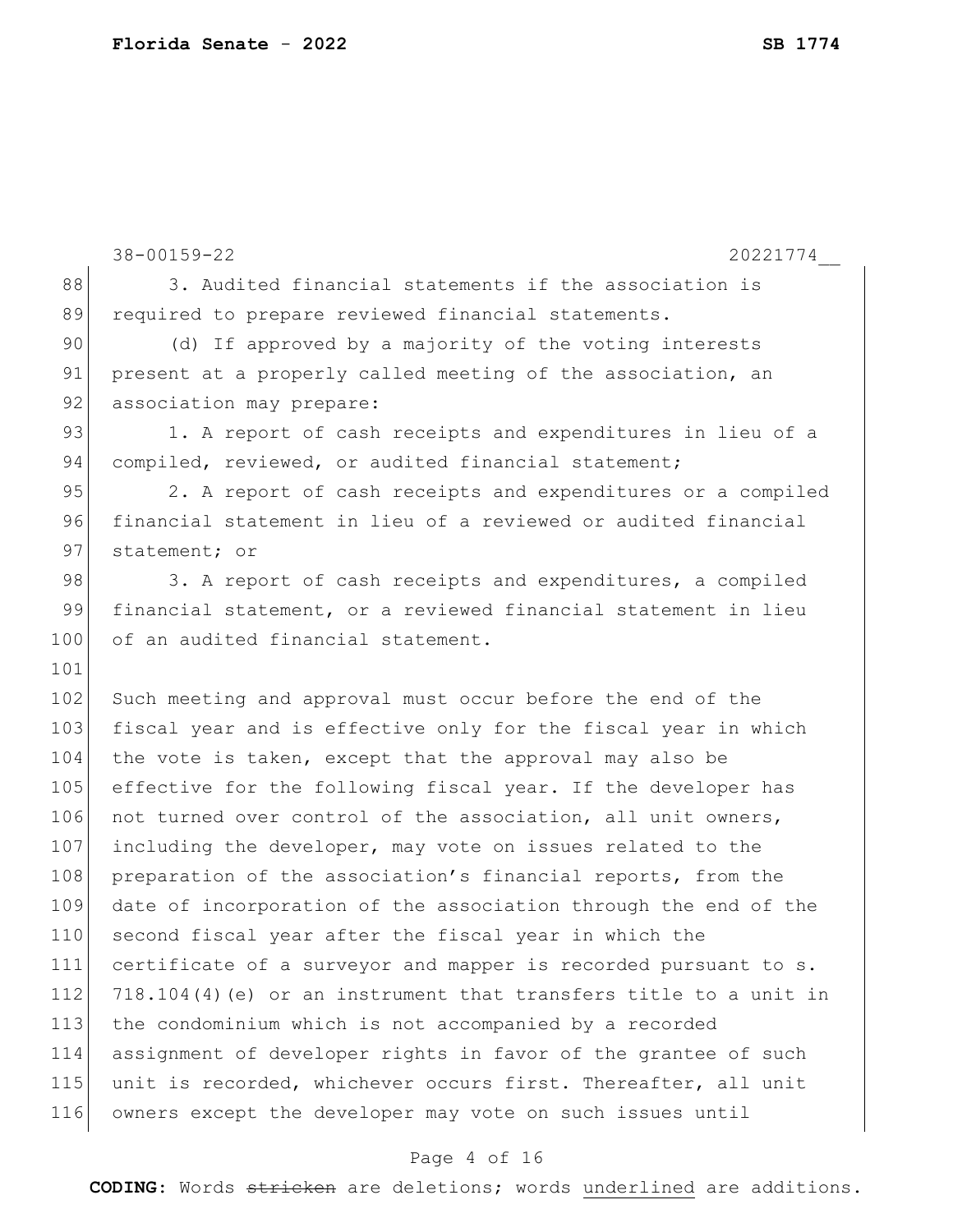|     | $38 - 00159 - 22$<br>20221774                                    |
|-----|------------------------------------------------------------------|
| 117 | control is turned over to the association by the developer. Any  |
| 118 | audit or review prepared under this section shall be paid for by |
| 119 | the developer if done before turnover of control of the          |
| 120 | association. An association may not waive the financial          |
| 121 | reporting requirements of this subsection for more than 3        |
| 122 | consecutive years.                                               |
| 123 | (e) A unit owner may provide written notice to the division      |
| 124 | of the association's failure to mail or hand deliver him or her  |
| 125 | a copy of the most recent financial report within 5 business     |
| 126 | days after he or she submitted a written request to the          |
| 127 | association for a copy of such report. If the division           |
| 128 | determines that the association failed to mail or hand deliver a |
| 129 | copy of the most recent financial report to the unit owner, the  |
| 130 | division shall provide written notice to the association that    |
| 131 | the association must mail or hand deliver a copy of the most     |
| 132 | recent financial report to the unit owner and the division       |
| 133 | within 5 business days after it receives such notice from the    |
| 134 | division. An association that fails to comply with the           |
| 135 | division's request may not waive the financial reporting         |
| 136 | requirement provided in paragraph (d) for the fiscal year in     |
| 137 | which the unit owner's request was made and the following fiscal |
| 138 | year. A financial report received by the division pursuant to    |
| 139 | this paragraph shall be maintained, and the division shall       |
| 140 | provide a copy of such report to an association member upon his  |
| 141 | or her request.                                                  |
| 142 | Section 2. Paragraph (d) of subsection (2) of section            |
| 143 | 718.112, Florida Statutes, is amended to read:                   |
| 144 | 718.112 Bylaws.-                                                 |
| 145 | (2) REQUIRED PROVISIONS. - The bylaws shall provide for the      |
|     |                                                                  |

# Page 5 of 16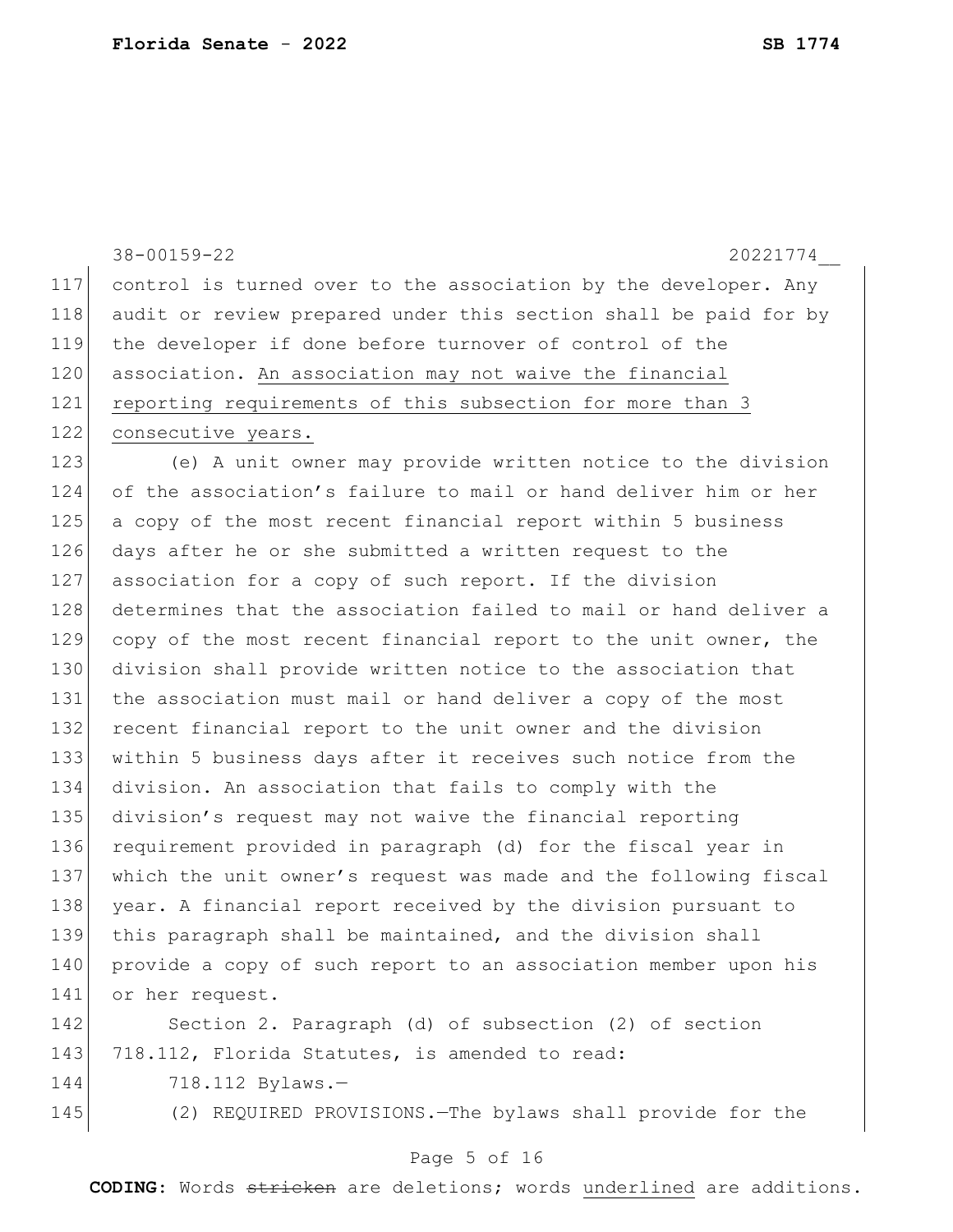38-00159-22 20221774\_\_ 146 following and, if they do not do so, shall be deemed to include 147 the following:

148 (d) *Unit owner meetings.*—

149 1. An annual meeting of the unit owners must be held at the 150 location provided in the association bylaws and, if the bylaws 151 are silent as to the location, the meeting must be held within 152 45 miles of the condominium property. However, such distance 153 requirement does not apply to an association governing a 154 timeshare condominium.

155 2. Unless the bylaws provide otherwise, a vacancy on the 156 board caused by the expiration of a director's term must be 157 filled by electing a new board member, and the election must be 158 by secret ballot. An election is not required if the number of 159 vacancies equals or exceeds the number of candidates. For 160 purposes of this paragraph, the term "candidate" means an 161 eligible person who has timely submitted the written notice, as 162 described in sub-subparagraph 4.a., of his or her intention to 163 become a candidate. Except in a timeshare or nonresidential 164 condominium, or if the staggered term of a board member does not 165 expire until a later annual meeting, or if all members' terms 166 would otherwise expire but there are no candidates, the terms of 167 all board members expire at the annual meeting, and such members 168 may stand for reelection unless prohibited by the bylaws. Board 169 members may serve terms longer than 1 year if permitted by the 170 bylaws or articles of incorporation. A board member may not 171 serve more than 8 consecutive years unless approved by an 172 affirmative vote of unit owners representing two-thirds of all 173 votes cast in the election or unless there are not enough 174 eligible candidates to fill the vacancies on the board at the

## Page 6 of 16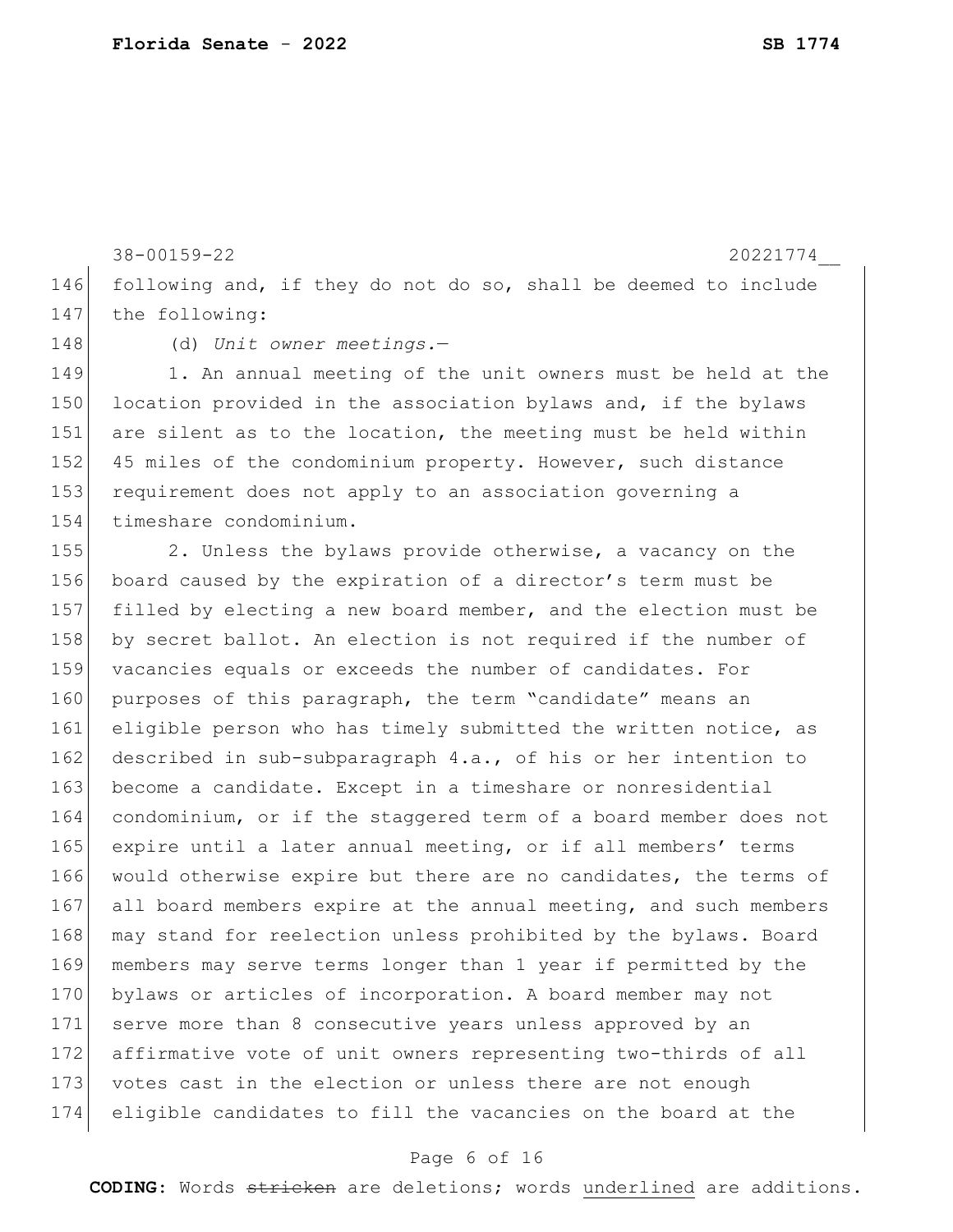38-00159-22 20221774\_\_ 175 time of the vacancy. Only board service that occurs on or after 176 July 1, 2018, may be used when calculating a board member's term 177 limit. If the number of board members whose terms expire at the 178 annual meeting equals or exceeds the number of candidates, the 179 candidates become members of the board effective upon the 180 adjournment of the annual meeting. Unless the bylaws provide 181 otherwise, any remaining vacancies shall be filled by the 182 affirmative vote of the majority of the directors making up the 183 newly constituted board even if the directors constitute less 184 than a quorum or there is only one director. In a residential 185 condominium association of more than 10 units or in a 186 residential condominium association that does not include 187 timeshare units or timeshare interests, co-owners of a unit may 188 not serve as members of the board of directors at the same time 189 unless they own more than one unit or unless there are not 190 enough eligible candidates to fill the vacancies on the board at 191 the time of the vacancy. A unit owner in a residential 192 condominium desiring to be a candidate for board membership must 193 comply with sub-subparagraph 4.a. and must be eligible to be a 194 candidate to serve on the board of directors at the time of the 195 deadline for submitting a notice of intent to run in order to 196 have his or her name listed as a proper candidate on the ballot 197 or to serve on the board. A person who has been suspended or 198 removed by the division under this chapter, or who is delinquent 199 in the payment of any assessment due to the association, is not 200 eligible to be a candidate for board membership and may not be 201 listed on the ballot. For purposes of this paragraph, a person 202 is delinquent if a payment is not made by the due date as

#### Page 7 of 16

 $203$  specifically identified in the declaration of condominium,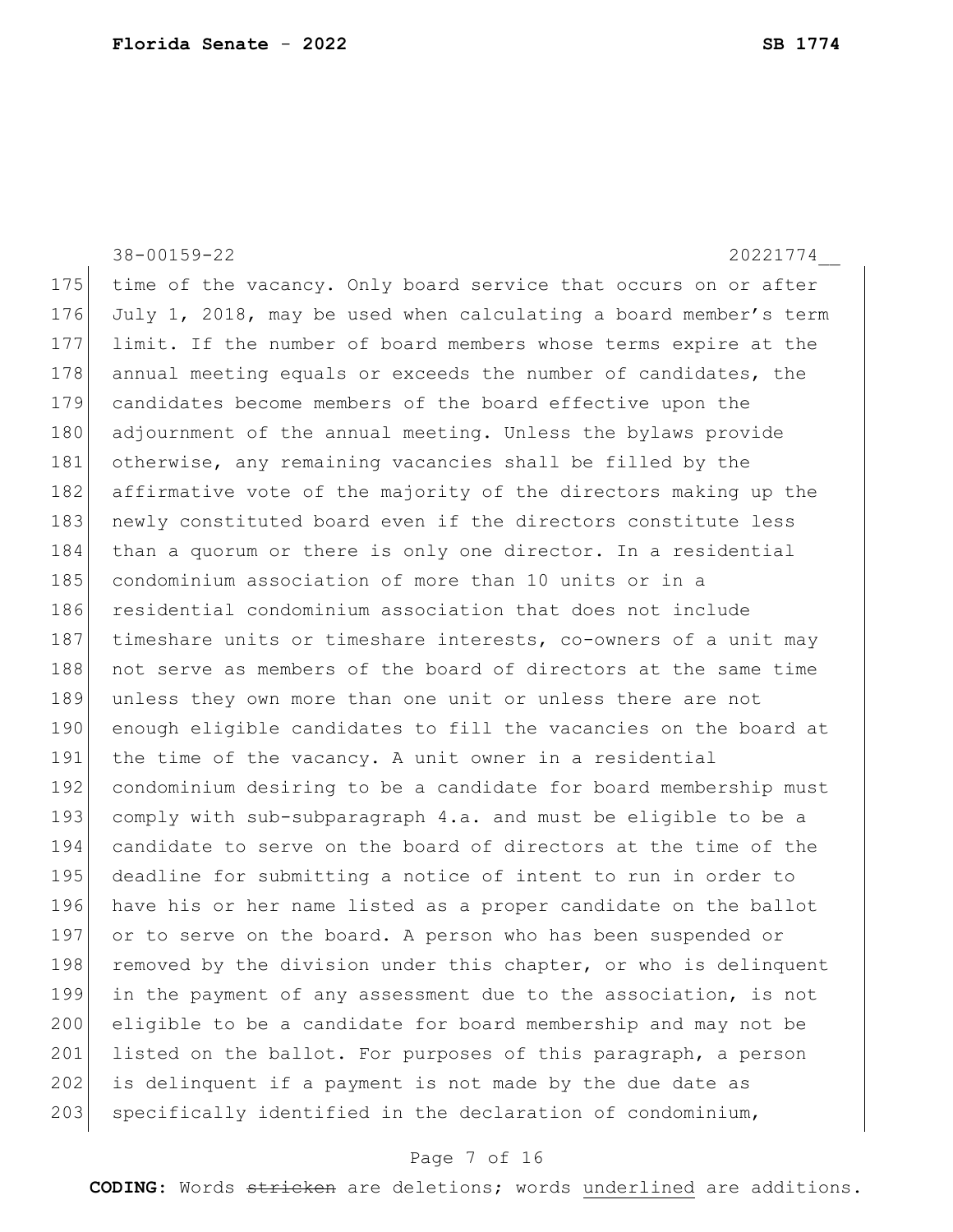38-00159-22 20221774\_\_ 204 bylaws, or articles of incorporation. If a due date is not  $205$  specifically identified in the declaration of condominium, 206 bylaws, or articles of incorporation, the due date is the first 207 day of the assessment period. A person who has been convicted of 208 any felony in this state or in a United States District or 209 Territorial Court, or who has been convicted of any offense in 210 another jurisdiction which would be considered a felony if 211 committed in this state, is not eligible for board membership 212 unless such felon's civil rights have been restored for at least 213 5 years as of the date such person seeks election to the board. 214 The validity of an action by the board is not affected if it is 215 later determined that a board member is ineligible for board 216 membership due to having been convicted of a felony. This 217 subparagraph does not limit the term of a member of the board of 218 a nonresidential or timeshare condominium. 219 3. The bylaws must provide the method of calling meetings 220 of unit owners, including annual meetings. Written notice of an 221 annual meeting must include an agenda; be mailed, hand

 delivered, or electronically transmitted to each unit owner at 223 least 14 days before the annual meeting; and be posted in a conspicuous place on the condominium property or association property at least 14 continuous days before the annual meeting. Written notice of a meeting other than an annual meeting must include an agenda; be mailed, hand delivered, or electronically 228 transmitted to each unit owner; and be posted in a conspicuous place on the condominium property or association property within 230 the timeframe specified in the bylaws. If the bylaws do not 231 specify a timeframe for written notice of a meeting other than an annual meeting, notice must be provided at least 14

#### Page 8 of 16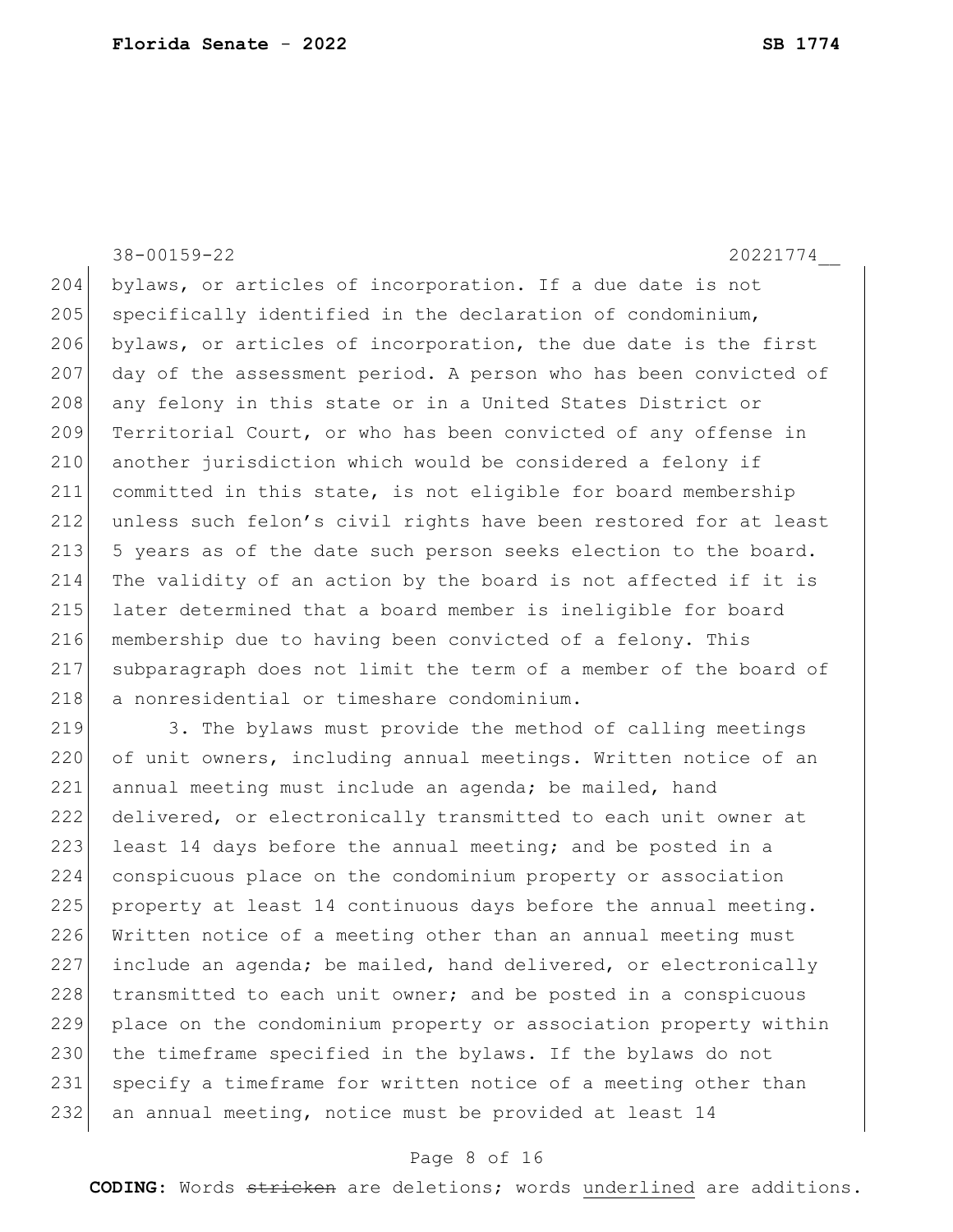233 continuous days before the meeting. Upon notice to the unit 234 owners, the board shall, by duly adopted rule, designate a 235 specific location on the condominium property or association 236 property where all notices of unit owner meetings must be 237 posted. This requirement does not apply if there is no 238 condominium property for posting notices. In lieu of, or in 239 addition to, the physical posting of meeting notices, the  $240$  association may, by reasonable rule, adopt a procedure for 241 conspicuously posting and repeatedly broadcasting the notice and 242 the agenda on a closed-circuit cable television system serving 243 the condominium association. However, if broadcast notice is 244 used in lieu of a notice posted physically on the condominium 245 property, the notice and agenda must be broadcast at least four 246 times every broadcast hour of each day that a posted notice is 247 otherwise required under this section. If broadcast notice is 248 | provided, the notice and agenda must be broadcast in a manner 249 and for a sufficient continuous length of time so as to allow an 250 average reader to observe the notice and read and comprehend the 251 entire content of the notice and the agenda. In addition to any 252 of the authorized means of providing notice of a meeting of the 253 board, the association may, by rule, adopt a procedure for 254 conspicuously posting the meeting notice and the agenda on a 255 website serving the condominium association for at least the 256 minimum period of time for which a notice of a meeting is also 257 required to be physically posted on the condominium property. 258 Any rule adopted shall, in addition to other matters, include a 259 requirement that the association send an electronic notice in 260 the same manner as a notice for a meeting of the members, which

38-00159-22 20221774\_\_

### Page 9 of 16

261 must include a hyperlink to the website where the notice is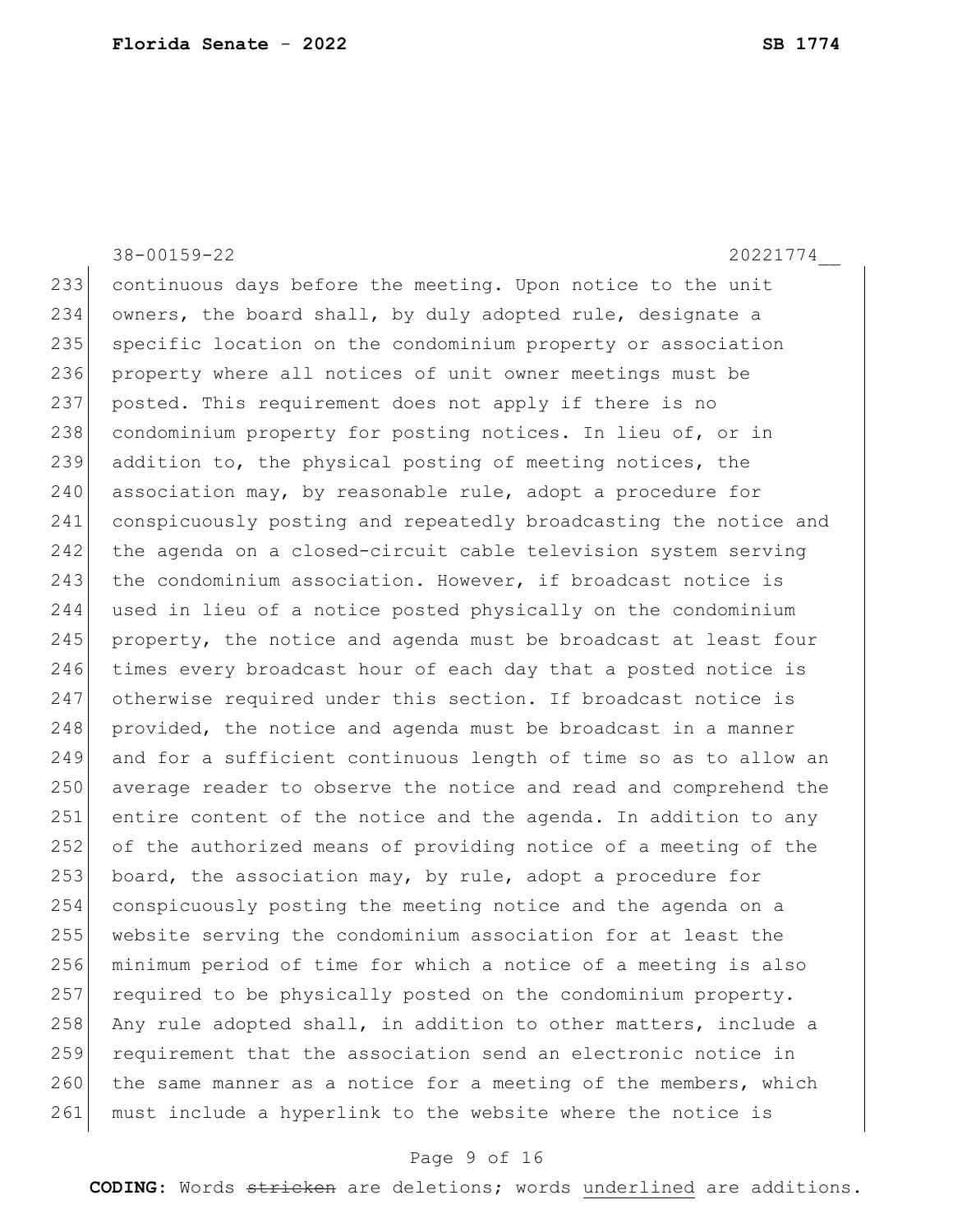38-00159-22 20221774\_\_ 262 posted, to unit owners whose e-mail addresses are included in 263 the association's official records. Unless a unit owner waives 264 in writing the right to receive notice of the annual meeting, 265 such notice must be hand delivered, mailed, or electronically 266 transmitted to each unit owner. Notice for meetings and notice 267 for all other purposes must be mailed to each unit owner at the 268 address last furnished to the association by the unit owner, or 269 hand delivered to each unit owner. However, if a unit is owned 270 by more than one person, the association must provide notice to 271 the address that the developer identifies for that purpose and 272 thereafter as one or more of the owners of the unit advise the 273 association in writing, or if no address is given or the owners 274 of the unit do not agree, to the address provided on the deed of  $275$  record. An officer of the association, or the manager or other 276 person providing notice of the association meeting, must provide 277 an affidavit or United States Postal Service certificate of 278 mailing, to be included in the official records of the 279 association affirming that the notice was mailed or hand 280 delivered in accordance with this provision.

281 4. The members of the board of a residential condominium 282 shall be elected by written ballot or voting machine. Proxies 283 may not be used in electing the board in general elections or 284 elections to fill vacancies caused by recall, resignation, or 285 otherwise, unless otherwise provided in this chapter. This 286 subparagraph does not apply to an association governing a 287 timeshare condominium.

288 a. At least 60 days before a scheduled election, the 289 association shall mail, deliver, or electronically transmit, by 290 separate association mailing or included in another association

#### Page 10 of 16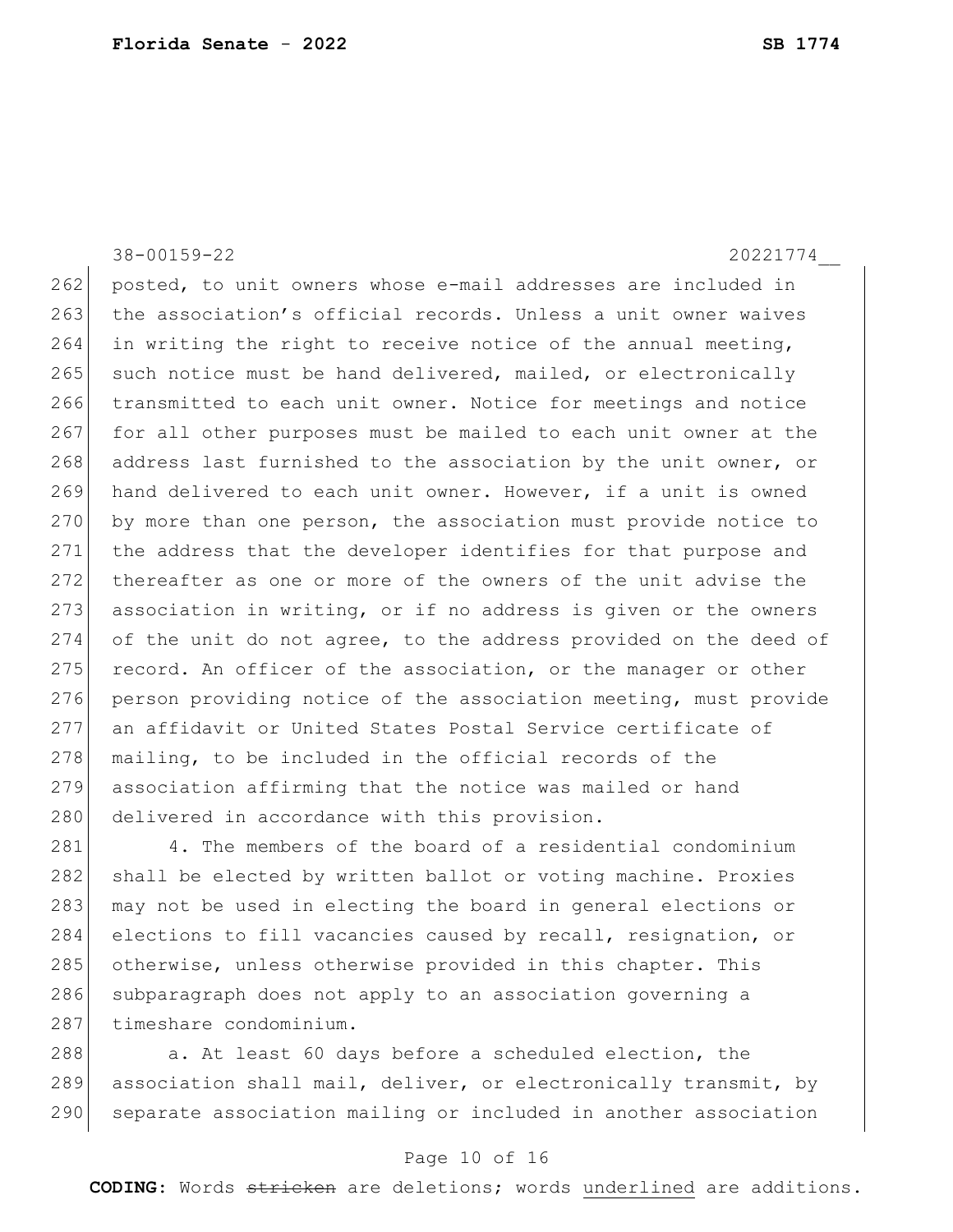38-00159-22 20221774\_\_ 291 | mailing, delivery, or transmission, including reqularly 292 published newsletters, to each unit owner entitled to a vote, a 293 first notice of the date of the election. A unit owner or other 294 eligible person desiring to be a candidate for the board must 295 give written notice of his or her intent to be a candidate to 296 the association at least 40 days before a scheduled election.  $297$  Together with the written notice and agenda as set forth in 298 subparagraph 3., the association shall mail, deliver, or 299 electronically transmit a second notice of the election to all 300 unit owners entitled to vote, together with a ballot that lists 301 all candidates and each candidate's certification form provided 302 by the division on which the candidate attests that he or she  $303$  has read and understands, to the best of his or her ability, the 304 governing documents of the association, the provisions of this 305 chapter, and any applicable rules not less than 14 days or more 306 than 34 days before the date of the election. Upon request of a  $307$  candidate, an information sheet, no larger than 8 1/2 inches by 308 11 inches, which must be furnished by the candidate at least 35 309 days before the election, must be included with the mailing, 310 delivery, or transmission of the ballot, with the costs of 311 mailing, delivery, or electronic transmission and copying to be 312 borne by the association. The association is not liable for the 313 contents of the information sheets prepared by the candidates. 314 In order to reduce costs, the association may print or duplicate 315 the information sheets on both sides of the paper. The division 316 shall by rule establish voting procedures consistent with this 317 sub-subparagraph, including rules establishing procedures for 318 giving notice by electronic transmission and rules providing for 319 the secrecy of ballots. Elections shall be decided by a

#### Page 11 of 16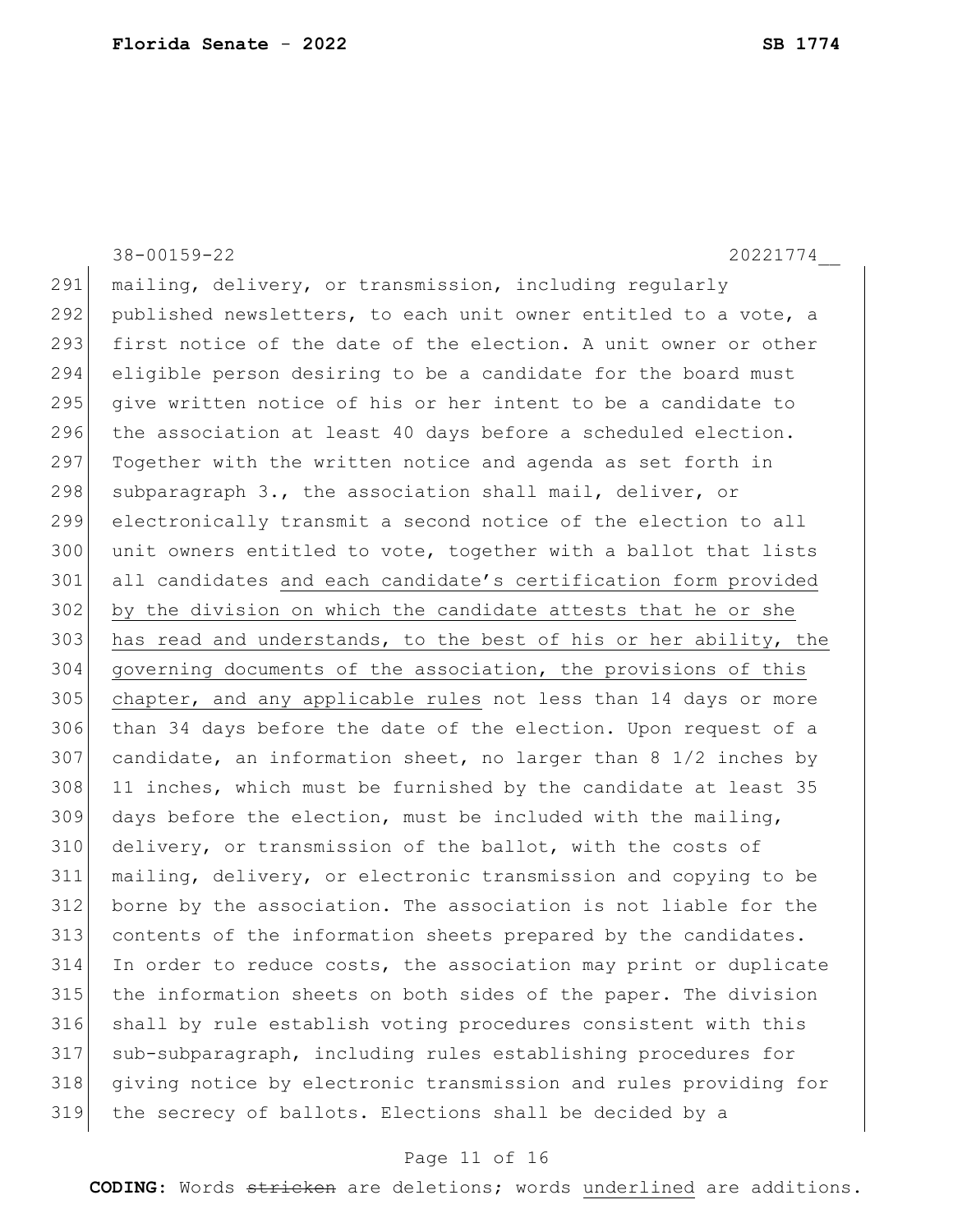38-00159-22 20221774\_\_

320 plurality of ballots cast. There is no quorum requirement; however, at least 20 percent of the eligible voters must cast a ballot in order to have a valid election. A unit owner may not 323 authorize any other person to vote his or her ballot, and any ballots improperly cast are invalid. A unit owner who violates this provision may be fined by the association in accordance with s. 718.303. A unit owner who needs assistance in casting the ballot for the reasons stated in s. 101.051 may obtain such assistance. The regular election must occur on the date of the annual meeting. Notwithstanding this sub-subparagraph, an election is not required unless more candidates file notices of intent to run or are nominated than board vacancies exist.

 b. Within 90 days after being elected or appointed to the board of an association of a residential condominium, each newly elected or appointed director shall certify in writing to the secretary of the association that he or she has read the association's declaration of condominium, articles of 337 incorporation, bylaws, and current written policies; that he or 338 she will work to uphold such documents and policies to the best of his or her ability; and that he or she will faithfully discharge his or her fiduciary responsibility to the 341 association's members. In lieu of this written certification, within 90 days after being elected or appointed to the board, the newly elected or appointed director may submit a certificate of having satisfactorily completed the educational curriculum administered by a division-approved condominium education provider within 1 year before or 90 days after the date of election or appointment. The written certification or educational certificate is valid and does not have to be

#### Page 12 of 16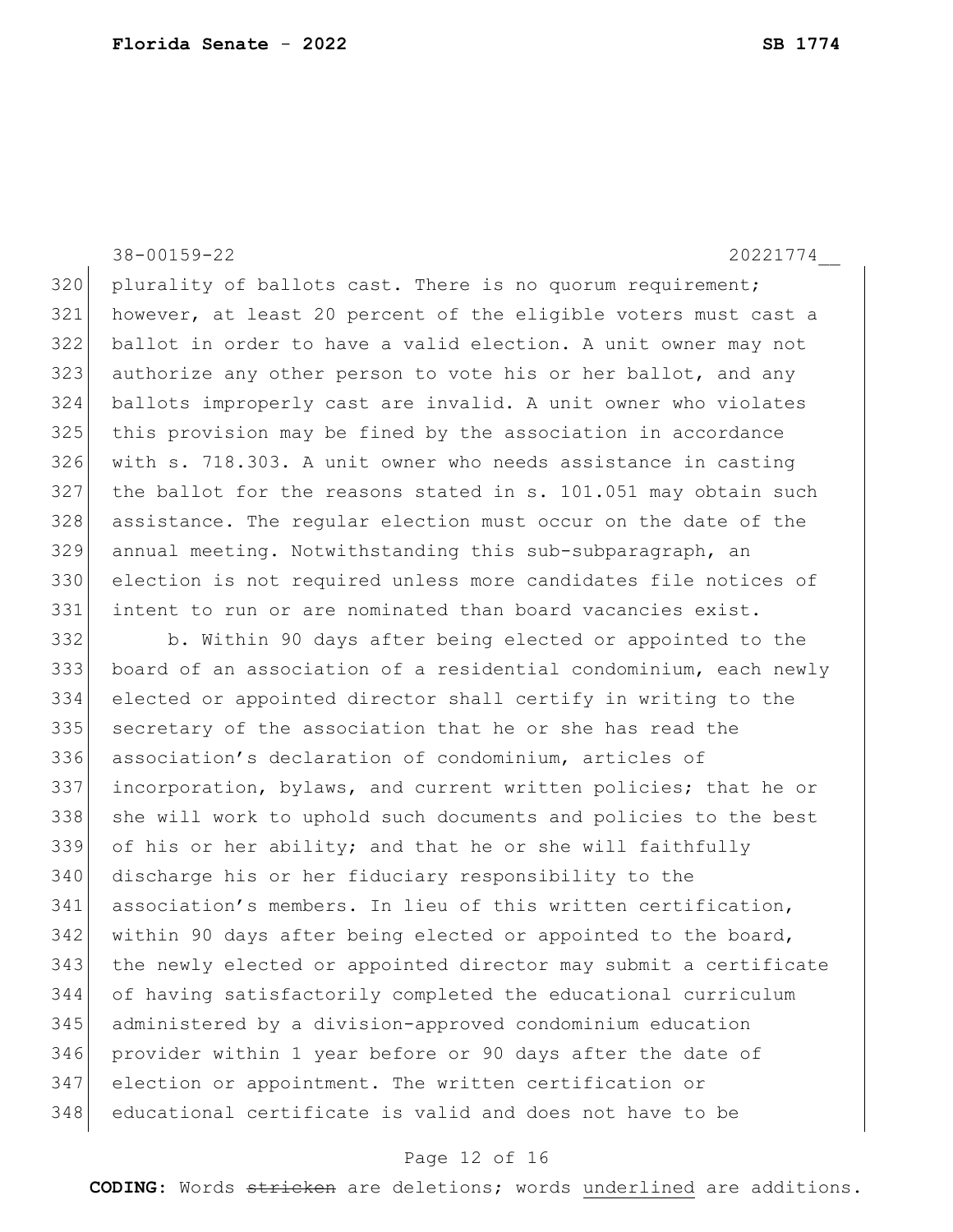38-00159-22 20221774\_\_ resubmitted as long as the director serves on the board without interruption. A director of an association of a residential condominium who fails to timely file the written certification or educational certificate is suspended from service on the board until he or she complies with this sub-subparagraph. The board may temporarily fill the vacancy during the period of 355 suspension. The secretary shall cause the association to retain a director's written certification or educational certificate for inspection by the members for 5 years after a director's 358 election or the duration of the director's uninterrupted tenure, whichever is longer. Failure to have such written certification or educational certificate on file does not affect the validity 361 of any board action.

 c. Any challenge to the election process must be commenced within 60 days after the election results are announced.

364 5. Any approval by unit owners called for by this chapter or the applicable declaration or bylaws, including, but not limited to, the approval requirement in s. 718.111(8), must be made at a duly noticed meeting of unit owners and is subject to all requirements of this chapter or the applicable condominium documents relating to unit owner decisionmaking, except that 370 unit owners may take action by written agreement, without meetings, on matters for which action by written agreement without meetings is expressly allowed by the applicable bylaws 373 or declaration or any law that provides for such action.

 6. Unit owners may waive notice of specific meetings if 375 allowed by the applicable bylaws or declaration or any law. Notice of meetings of the board of administration, unit owner meetings, except unit owner meetings called to recall board

### Page 13 of 16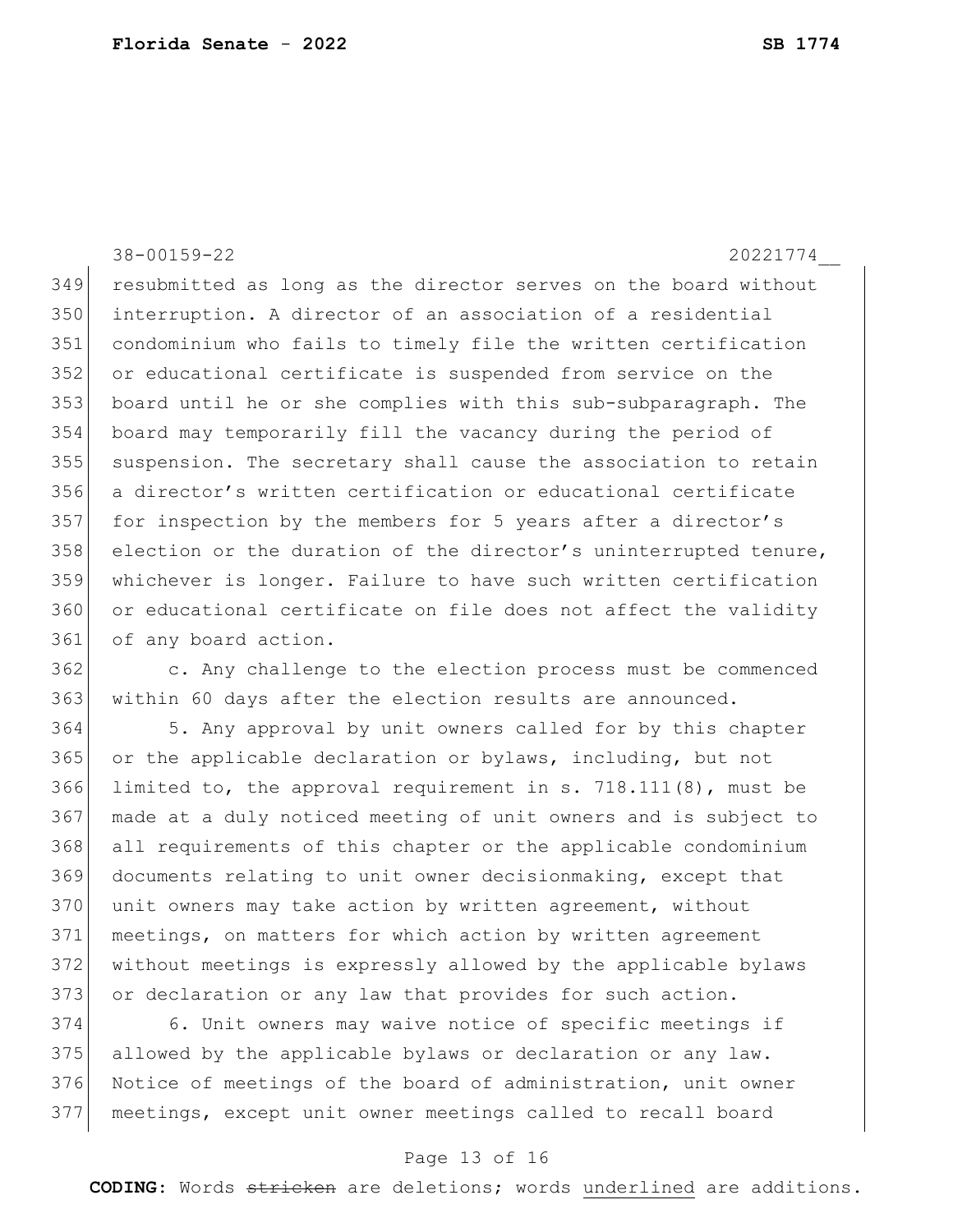38-00159-22 20221774\_\_  $378$  members under paragraph (j), and committee meetings may be given 379 by electronic transmission to unit owners who consent to receive 380 notice by electronic transmission. A unit owner who consents to 381 receiving notices by electronic transmission is solely 382 responsible for removing or bypassing filters that block receipt 383 of mass e-mails sent to members on behalf of the association in 384 the course of giving electronic notices. 385 7. Unit owners have the right to participate in meetings of 386 unit owners with reference to all designated agenda items. 387 However, the association may adopt reasonable rules governing 388 the frequency, duration, and manner of unit owner participation. 389 8. A unit owner may tape record or videotape a meeting of 390 the unit owners subject to reasonable rules adopted by the 391 division. 392 9. Unless otherwise provided in the bylaws, any vacancy 393 occurring on the board before the expiration of a term may be 394 filled by the affirmative vote of the majority of the remaining 395 directors, even if the remaining directors constitute less than 396 a quorum, or by the sole remaining director. In the alternative,  $397$  a board may hold an election to fill the vacancy, in which case  $398$  the election procedures must conform to sub-subparagraph  $4.a.$ 399 unless the association governs 10 units or fewer and has opted 400 out of the statutory election process, in which case the bylaws 401 of the association control. Unless otherwise provided in the 402 bylaws, a board member appointed or elected under this section 403 shall fill the vacancy for the unexpired term of the seat being 404 filled. Filling vacancies created by recall is governed by 405 paragraph (j) and rules adopted by the division. 406 10. This chapter does not limit the use of general or

#### Page 14 of 16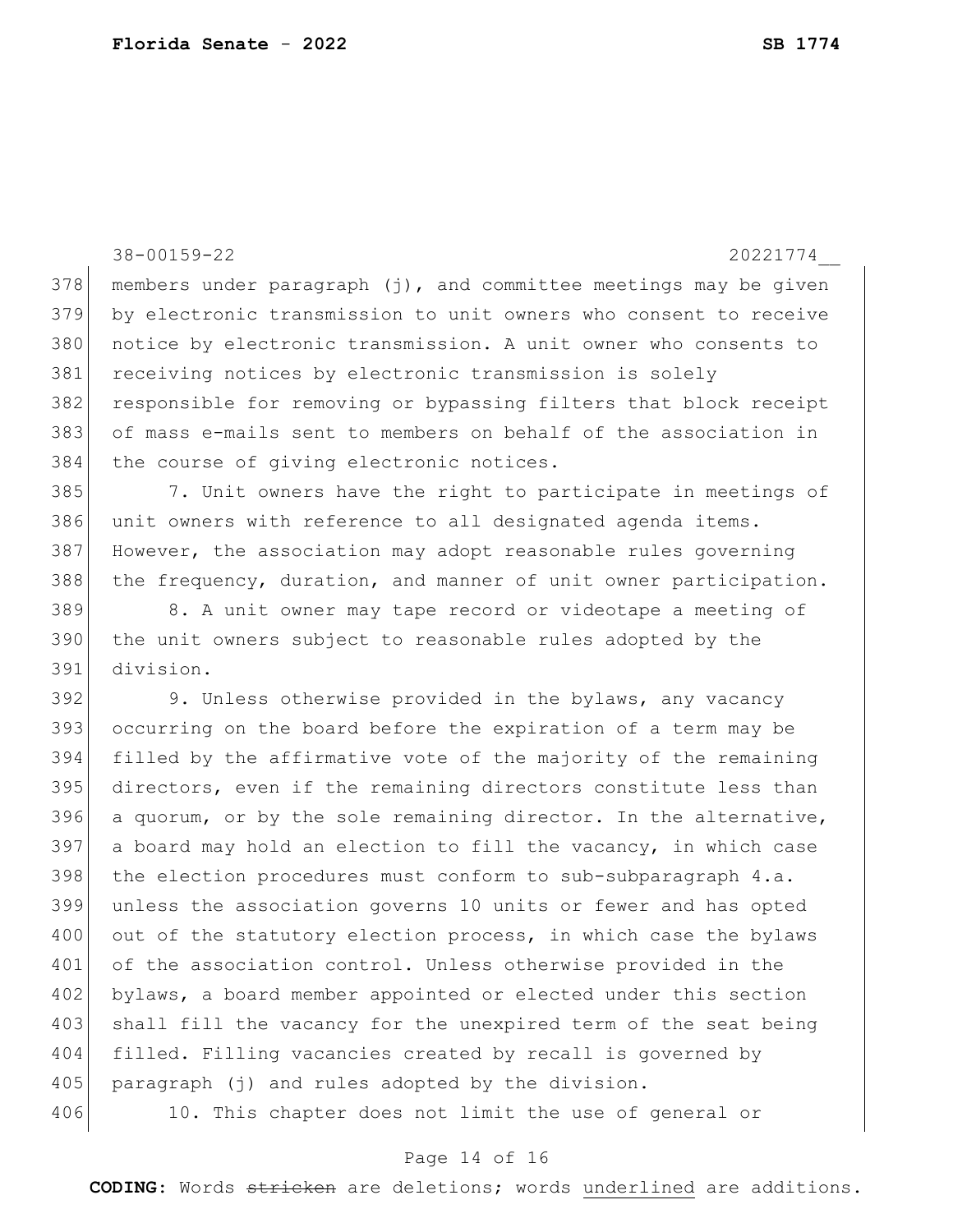|     | $38 - 00159 - 22$<br>20221774                                     |
|-----|-------------------------------------------------------------------|
| 407 | limited proxies, require the use of general or limited proxies,   |
| 408 | or require the use of a written ballot or voting machine for any  |
| 409 | agenda item or election at any meeting of a timeshare             |
| 410 | condominium association or nonresidential condominium             |
| 411 | association.                                                      |
| 412 |                                                                   |
| 413 | Notwithstanding subparagraph (b) 2. and sub-subparagraph 4.a., an |
| 414 | association of 10 or fewer units may, by affirmative vote of a    |
| 415 | majority of the total voting interests, provide for different     |
| 416 | voting and election procedures in its bylaws, which may be by a   |
| 417 | proxy specifically delineating the different voting and election  |
| 418 | procedures. The different voting and election procedures may      |
| 419 | provide for elections to be conducted by limited or general       |
| 420 | proxy.                                                            |
| 421 | Section 3. Subsection (10) is added to section 718.113,           |
| 422 | Florida Statutes, to read:                                        |
| 423 | 718.113 Maintenance; limitation upon improvement; display         |
| 424 | of flag; hurricane shutters and protection; display of religious  |
| 425 | decorations.-                                                     |
| 426 | (10) As to a condominium building that is taller than three       |
| 427 | stories in height, at least every 5 years, and within 5 years if  |
| 428 | such building is not available for inspection on or before July   |
| 429 | 1, 2022, the board shall have the condominium building inspected  |
| 430 | by an architect or engineer authorized to practice in the state.  |
| 431 | The architect or engineer shall provide a report under his or     |
| 432 | her seal to the board attesting to the required maintenance,      |
| 433 | useful life, and replacement costs of the common elements of the  |
| 434 | condominium building. However, an association may waive this      |
| 435 | requirement if the decision to waive is approved by a majority    |
|     |                                                                   |

# Page 15 of 16